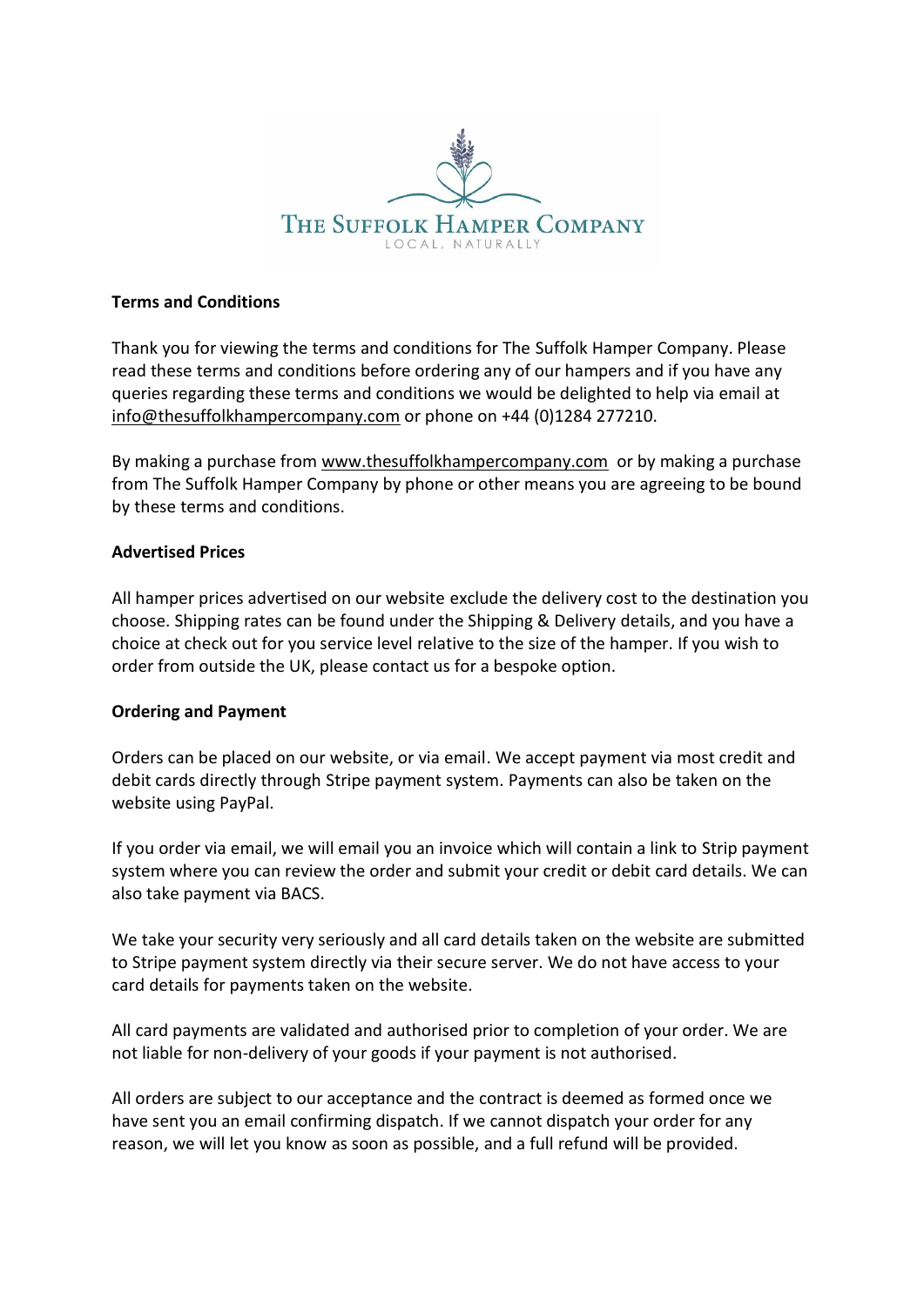### **Gift message**

Every hamper order can be sent with a personal greetings card with a message of up to 500 characters. You are prompted at check out for the message.

### **Delivery**

All hamper prices advertised exclude delivery charges. Rates are available on our Shipping & Delivery notice. At checkout you have a choice of delivery methods depending on your location. Currently we have rates for **Mainland UK only**. Simply select from the drop-down box at check out and the price for the hamper and delivery will be displayed.

All deliveries are made by reputable couriers such as Royal Mail, Parcel Force, FedEx and UPS and tracking is provided. (This does not include delivery to British Forces Post Office (BFPO), please see the section below on **BFPO** deliveries)

We aim to dispatch all orders within 48 hours of receiving payment.

### **UK Mainland**

All advertised hamper prices are shown as default to exclude any delivery charges to mainland UK. As a guideline, on standard delivery, your hamper should be delivered within four working days using standard delivery.

Express delivery is also available. Orders are dispatched on Tuesdays and Thursday. Orders received From Friday – Sunday are prepared on Mondays for dispatch on Tuesday. Ordered received Mon – Thursday (3pm) before are dispatched on Thursdays.

Next day delivery is also available for most mainland UK addresses. Orders received by 12pm (GMT) Monday to Thursday can be dispatched for next day delivery. On orders received by 12pm (GMT) on a Friday the goods will be dispatched for delivery the following Monday to most mainland UK addresses.

Unfortunately, we currently do not have standard postage to the following areas, however, we are happy to quote on an individual basis is you call or email us.

Scottish Highlands postcodes – AB31 to AB38, AB41 to AB45, AB51 to AB56, FK19 to FK21, IV1 to IV28, IV30 to IV32, IV36, IV40 to IV49, IV51 to IV56, IV63, HS1 to HS9, KA27, KA28, KW1 to KW3, KW5 to KW17, PA20 to PA38, PA41 to PA49, PA60 to PA78, PH1, PH5 to PH10, PH15 to PH26, PH30 to PH44, PH49, PH50, ZE1 to ZE3

Western Isles, Orkney & Shetland, Scilly Isles, Isle of Man, European & Overseas delivery Please note there is no next day service available for these locations and the guide delivery timescales are  $3 - 6$  working days.

#### **Customs duties**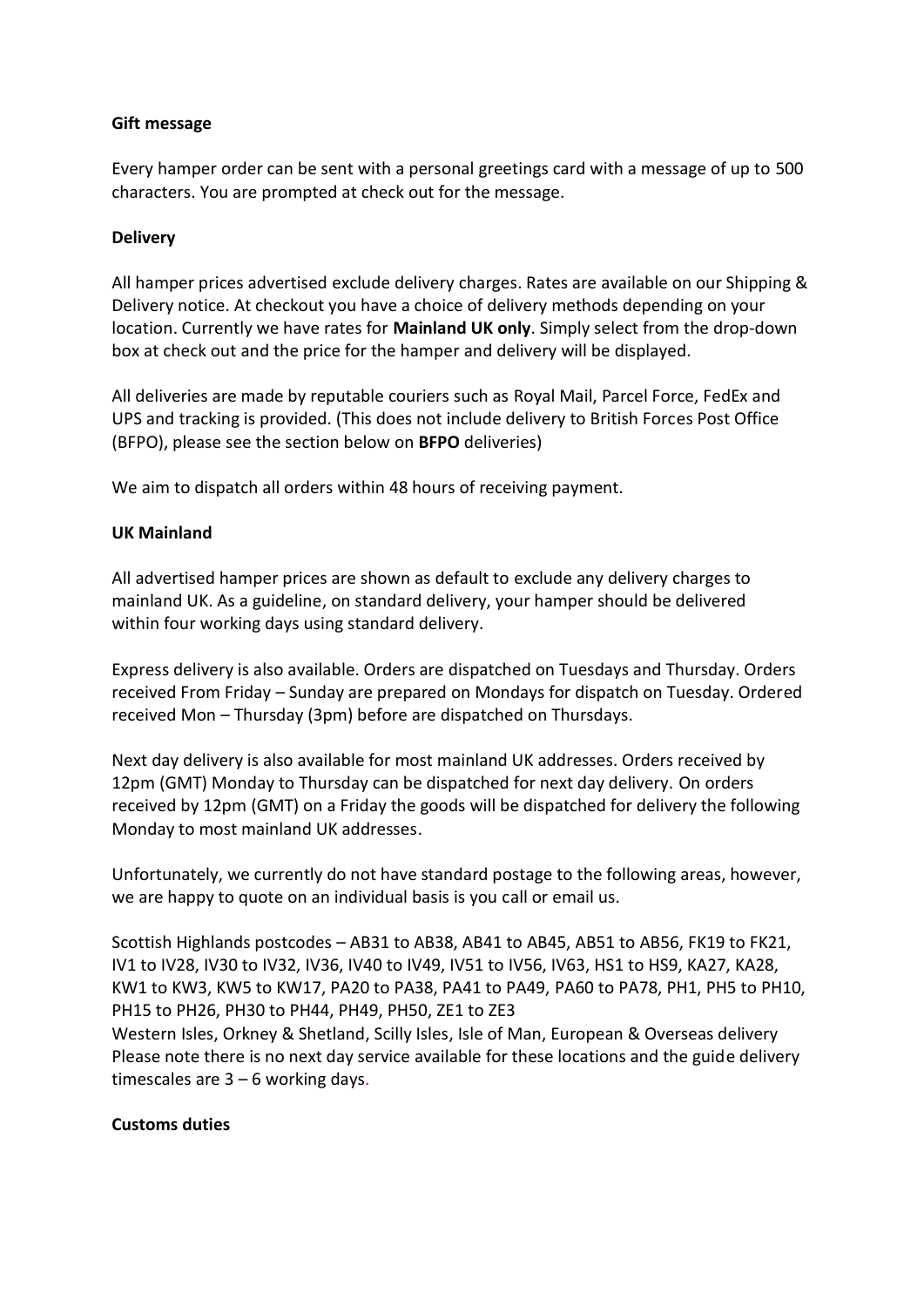We do not include customs duties in our hamper costs. As we only have delivery costs for Mainland UK, we ask that you contact us prior to purchase so we can source the best overseas option for delivery and custom charges and can advise on the hamper contents acceptable for your desired destination.

Customs authorities may request personal information from the recipient of the hamper if they choose to inspect your parcel and failure to provide this information to Customs will result in the parcel being returned to The Suffolk Hamper Company. In this instance we are unable to refund the cost of postage and packaging. Please note that for all orders being delivered outside the EU you or the recipient are considered to be the importer and must comply with all laws and regulations of the country in which the items are to be delivered.

Please note that cross-border deliveries may be subject to opening and inspection by customs authorities. Where your goods have been selected for inspection by Customs & Excise, we cannot guarantee that your goods will arrive in the same condition as they were when dispatched.

#### **BFPO deliveries**

We can deliver to BFPO addresses, however, please note some destinations have a 2Kg limit, therefore please contact us for information on suitable hampers. Delivery to BFPO addresses can incur delays by the armed forces prioritising essential supplies beyond our control.

Once your hamper has been delivered by us to the BFPO central clearing office you will receive an email confirming that your order is on its way. Unfortunately, after this point there is no further tracking available, and we are unable to confirm receipt of your item. Delivery to H.M. military bases in the UK and overseas is made via BFPO central clearing and we have no control over the delivery time and therefore we cannot be held liable for any loss caused by late or delayed delivery by the BFPO. However, as a guide delivery to all BFPO Static Locations takes between 4 to 8 working days.

We will ensure your hamper is delivered swiftly to the BFPO central clearing however we cannot guarantee delivery times or the consequent expiry of food or drink items due to a delayed delivery and we cannot be held liable for any loss caused by late or delayed delivery.

We are not liable for any damage to your hamper or its content or losses arising as a result of such damage once the hamper has been collected from us. We will not be held liable for any loss caused to you by late delivery or damage to the products. In the event your hamper does not arrive when expected or if it has arrived damaged, please contact us as soon as possible and we will investigate with the BFPO. It is also worth noting that before ordering you should consider the suitability of items that you choose to send to BFPO addresses for example chocolate to hot destinations or alcohol to countries where it is prohibited.

#### **PO Box Deliveries**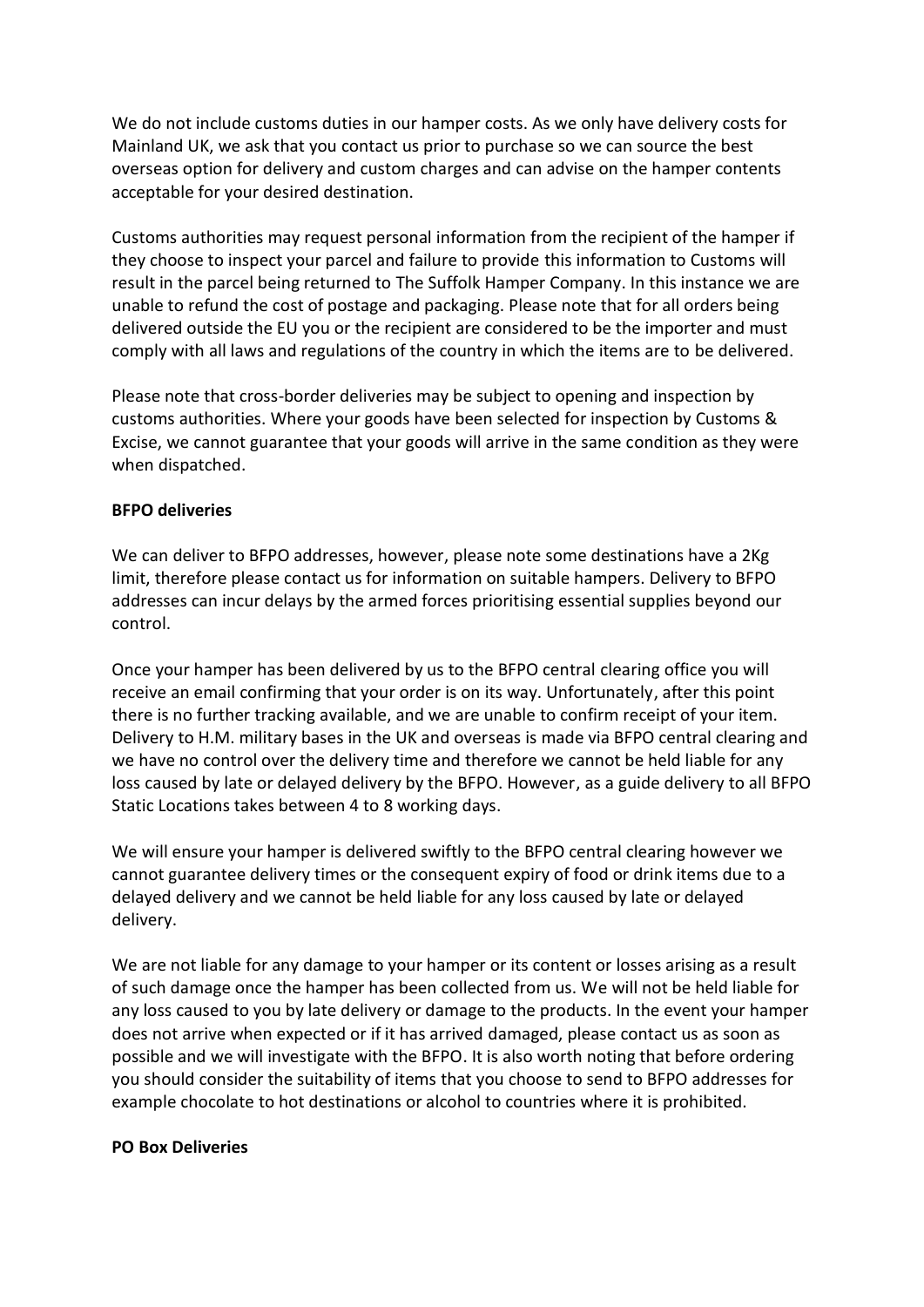We are unable to deliver to PO boxes.

## **Weekend and Bank Holidays**

Our standard delivery and next day delivery services do not include delivery on Saturdays, Sundays, or bank holidays. If you require Saturday delivery to a mainland UK address, please contact us via email at **[info@thesuffolkhampercompany.com](mailto:info@thesuffolkhampercompany.com)** or phone on **+44 (0)1284 277210**.

### **Tracking and signature**

All of our hampers are delivered by reputable and require a signature upon delivery. **(Please note this does not include deliveries to BFPO addresses).** If the recipient is not there to receive their parcel the carrier will leave a card with contact details so that redelivery or collection can be arranged. If the courier does not receive a response to the card, they will return the hamper to us after  $4 - 5$  working days.

The courier is only responsible for delivering to the address that you have provided (or an immediate neighbour if nobody is at home). Where the courier has delivered the parcel to the address you provided, we cannot accept responsibility if the intended recipient has moved or lives elsewhere and the actual receiver refuses or fails to return the hamper.

### **Redirection of goods**

Additional charges will be made for the redirection or redelivery of goods due to an address or postcode error.

#### **Cancellation and returns**

Orders can be cancelled up to 3 days before the day of despatch, when a full refund will be credited within 7 days. For online purchases, the customer has the right to cancel an order up to fourteen days after receipt of goods. Where this right is exercised you will be refunded the full amount minus any perishable goods which cannot be resold and any items which have been consumed or damaged as well as carriage charges incurred. All goods must be returned in good condition. We aim to provide the refund within seven days on receipt of returned goods, less any charges as stated above once the hamper has been returned. Notification of cancellation must be in writing - letter or email. Please see details below. Cost of return to be paid by the customer. Unfortunately, we are unable to accept any liability for any damages caused during transit with our chosen third party. However, we will try our best to rectify any issues where possible.

The Suffolk Hamper Company Ltd Benton End Farm, Benton Street, Hadleigh, Suffolk, IP7 5JR Tel: +44 (0) 1284 844059

E-mail: info@thesuffolkhampercompany.com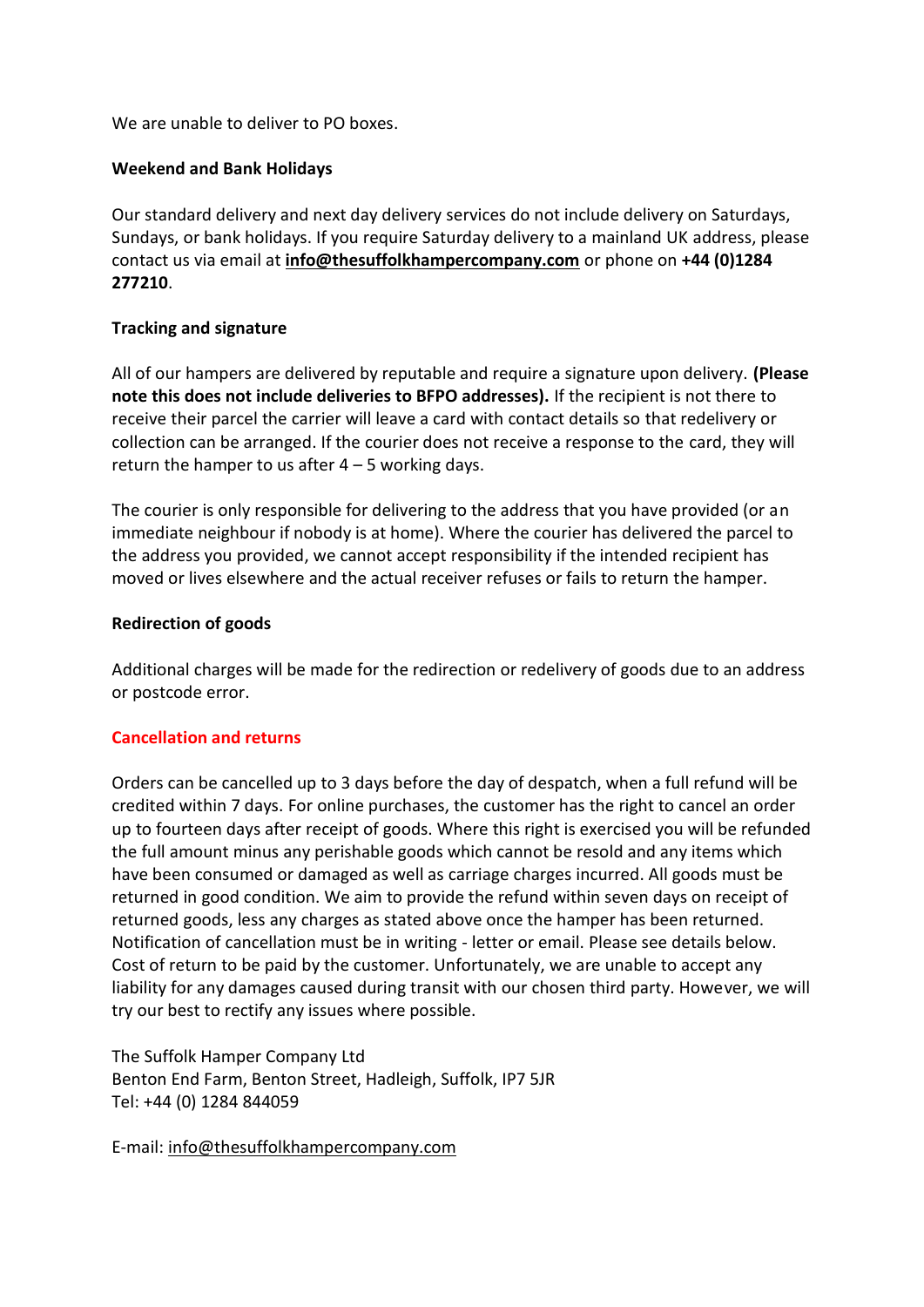### **Returns policy exceptions**

We regret that you may not cancel or return; Fresh food gifts or hampers (which include cheese, meat, or fish) Bespoke hampers Orders to BFPO addresses cannot be cancelled once payment has been confirmed

## **Damaged or defective hampers**

If you or your recipient has received a damaged or defective hamper or if we have made a mistake with your order the following terms apply; You notify us within 48 hours of receipt via phone on **+44 (0)1284 277210** or via email on **[info@thesuffolkhampercompany.com](mailto:sales@britishhamper.com)**

When breakages occur during delivery, we require photographic evidence from you to demonstrate the product is broken. If we are satisfied the product was broken during transit, we will refund the price of the product in full.

If required, we will refund the cost of the hamper or damaged items in full or we will replace the hamper or damaged items. If the same hamper or items are not available, we will replace with a hamper or items of equal or higher value. You will not be charged for the collection of your faulty or damaged item nor for the delivery of a replacement hamper.

We will arrange collection of your damaged/faulty hamper at our cost through our own couriers. Please note that we are unable to reimburse the cost of returning an item to us under any circumstances if you arrange and pay for the items' return.

If you arrange for us to collect an item from you or your recipient which, after being evaluated by us, is not considered to be damaged or defective we will deduct the cost of collection from your refund/replacement.

The above cost of collecting and returning an item will be equal to its original, published delivery cost, including any applicable 'out of area' surcharges. This will exclude any special offers or discounts which have been applied to the delivery charge at the time of purchase.

# **Damaged or defective hampers returns/refunds exceptions**

On all deliveries sent to countries outside the EU we cannot provide a refund or provide a replacement product where damage or loss of items has been caused to the hamper by customs authorities or their agents.

# **Delays in delivery**

We are not responsible for late delivery of any hampers or gift due to; Incomplete or incorrect delivery addresses Adverse weather conditions Any other causes beyond our reasonable control such as delays in customs or to BFPO.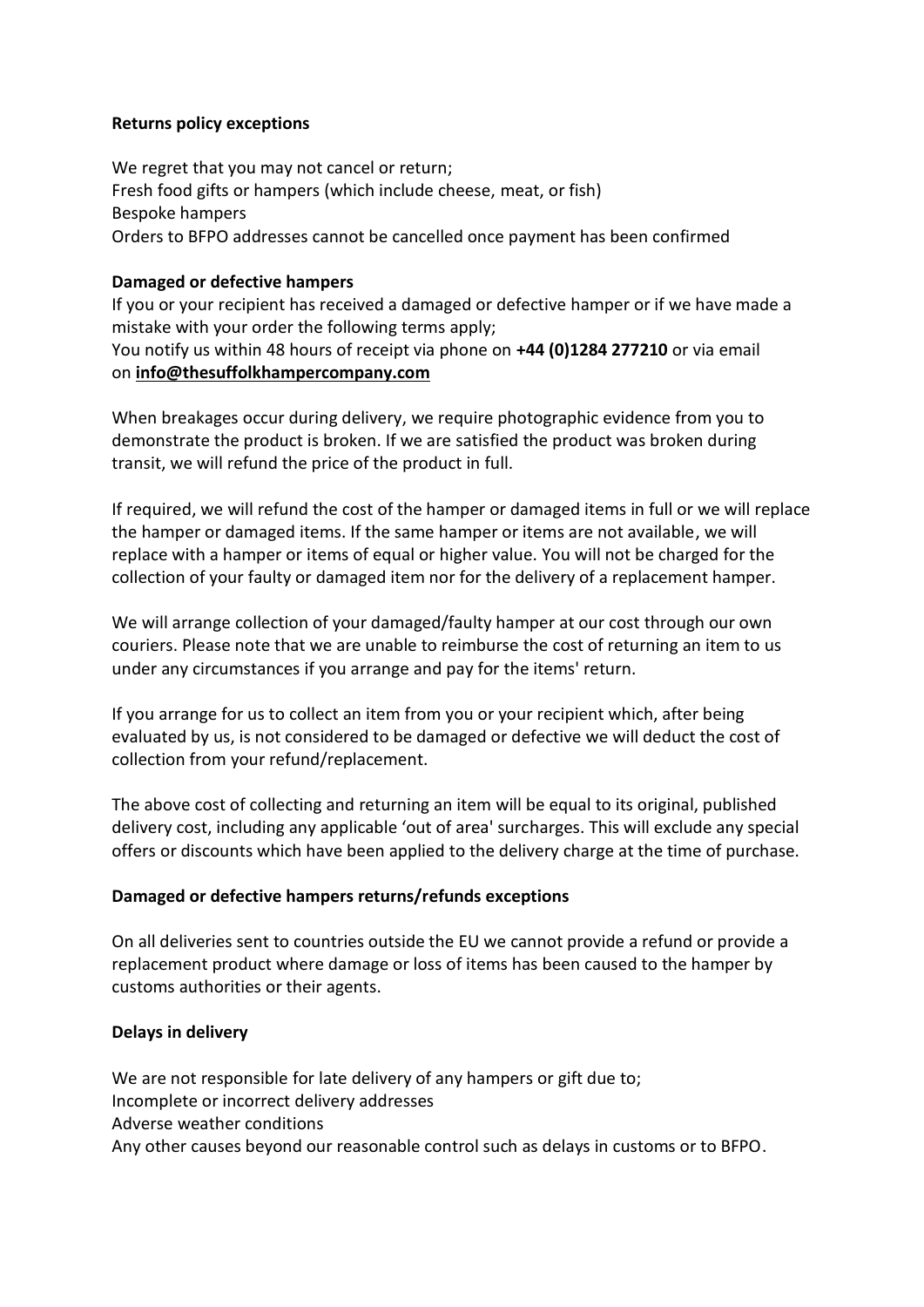## **Food and drink shelf life**

In respect of all food and drink items (excluding meat, bakery products and chilled food) we guarantee a minimum shelf life of 28 days from the delivery date you request for the earliest dated product within the hamper unless the hamper is being sold on a specific promotion which compensates for the shorter shelf life.

### **Allergens**

Some of the products within our hampers contain allergens such as nuts, egg, milk, and gluten. The majority of information is provided on the nutrition information label on each item however please contact us directly if you require further information.

### **Gluten Free Hampers**

Our Gluten Free hampers contain products that are either naturally gluten free or have been specially made for a gluten free diet or have been certified as gluten free by the manufacturer. Please ensure the recipient of the hamper reads the nutrition information of each item prior to consuming and if you or the recipient of the hamper is in doubt over the gluten free status of any of the products, please either contact us or the manufacturer directly. The Suffolk Hamper Company accepts no responsibility for any illness caused from consuming gluten contaminated products.

### **Diabetic Hampers**

Our diabetic hampers contain products that are low in sugar however they should only be consumed in moderation and as part of the consumer's normal diet. The Suffolk Hamper Company accepts no responsibility for any illness caused by consuming the products within our diabetic hamper range.

# **Alcohol**

Some of our hampers contain alcohol, therefore the minimum age you must be to order our hamper's containing alcohol is 18 years of age. It is an offence to purchase or attempt to purchase alcoholic liquor under the Licensing Act 2003 if you are under the age of 18. By placing an order for any hamper containing alcohol the purchaser shall be deemed to have confirmed they and the recipient are at least 18 years old. We ask you at ordering to confirm this with a mandatory declaration.

# **Product listings and item substitution**

We aim to keep our website as up to date as possible, but we reserve the right to amend descriptions, contents, prices, delivery methods and available products at any time.

All of our hampers are fully itemised and fairly described however, in the event of supply complications we reserve the right to substitute any items with replacements of equal or higher value that may or may not be listed in the contents section of the product descriptions.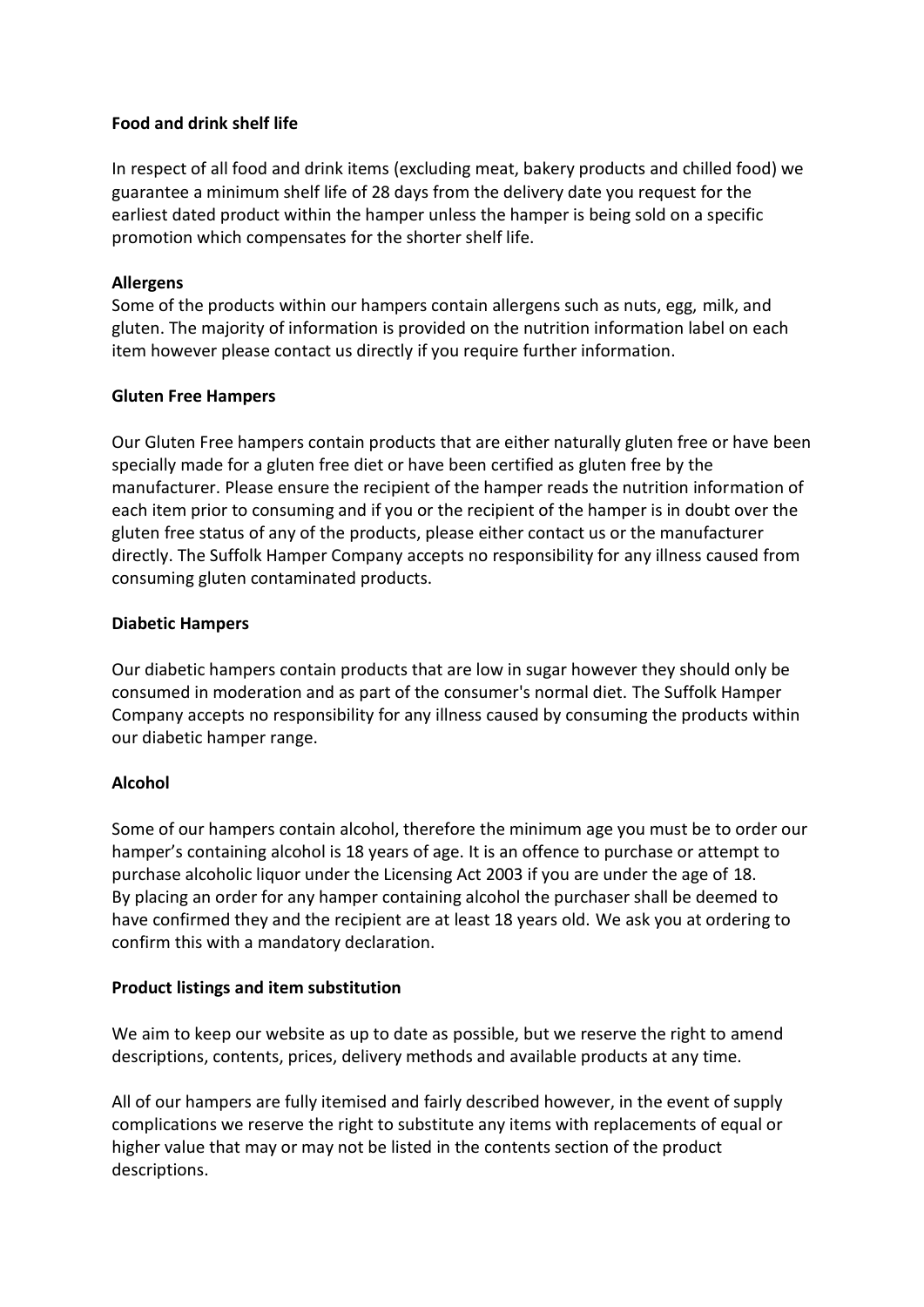All photographic props such as glasses, plates and other crockery, cutlery and utensils are not included unless otherwise itemised in the hamper description.

## **VAT & Duty**

All prices include VAT at variable rates and duty charged at the rates prevailing. We reserve the right to amend prices according to legislative change. Not every item in a hamper is liable for VAT and therefore hampers may not incur standard VAT at the prevailing rate. Hampers usually have variable VAT rates because they include some food items which are zero rated. Please contact us if you would like a breakdown of the VAT.

#### **Promotional Vouchers**

We are pleased to provide a number of promotions throughout the year for which you may receive a voucher code. Only one voucher code can be redeemed against a single order, and we are unable to retrospectively apply voucher codes to previous orders.

# **Copyright**

All text, copy, graphics, logos, trading names, photographs and images presented on this website are the wholly owned property of The Suffolk Hamper Company or their suppliers.

### **Product complaints**

In the unfortunate event you are not happy with one of our products please submit your complaint in writing to us at **[info@thesuffolkhampercompany.com](mailto:sales@britishhamper.com)** or call us on **+44 (0)1284 277210**. We will respond to you within three working days. We are not liable for third party product issues that are deemed to be beyond our control.

#### **Delivery complaints**

If you have a complaint about delivery please submit your complaint via email to **[info@thesuffolkhampercompany.com](mailto:sales@britishhamper.com)** or call us on **+44 (0)1284 277210** and we will acknowledge your complaint within 3 working day of receipt. We will then endeavour to resolve any delivery issues as quickly as possible. We aim to have resolved all issues within seven working days to the satisfaction of our customers.

#### **Law**

These terms and conditions do not affect your Statutory Rights. These terms and conditions shall be governed by and construed in accordance with the laws of England, and you irrevocably submit to the exclusive jurisdiction of the courts of England.

#### **Company information**